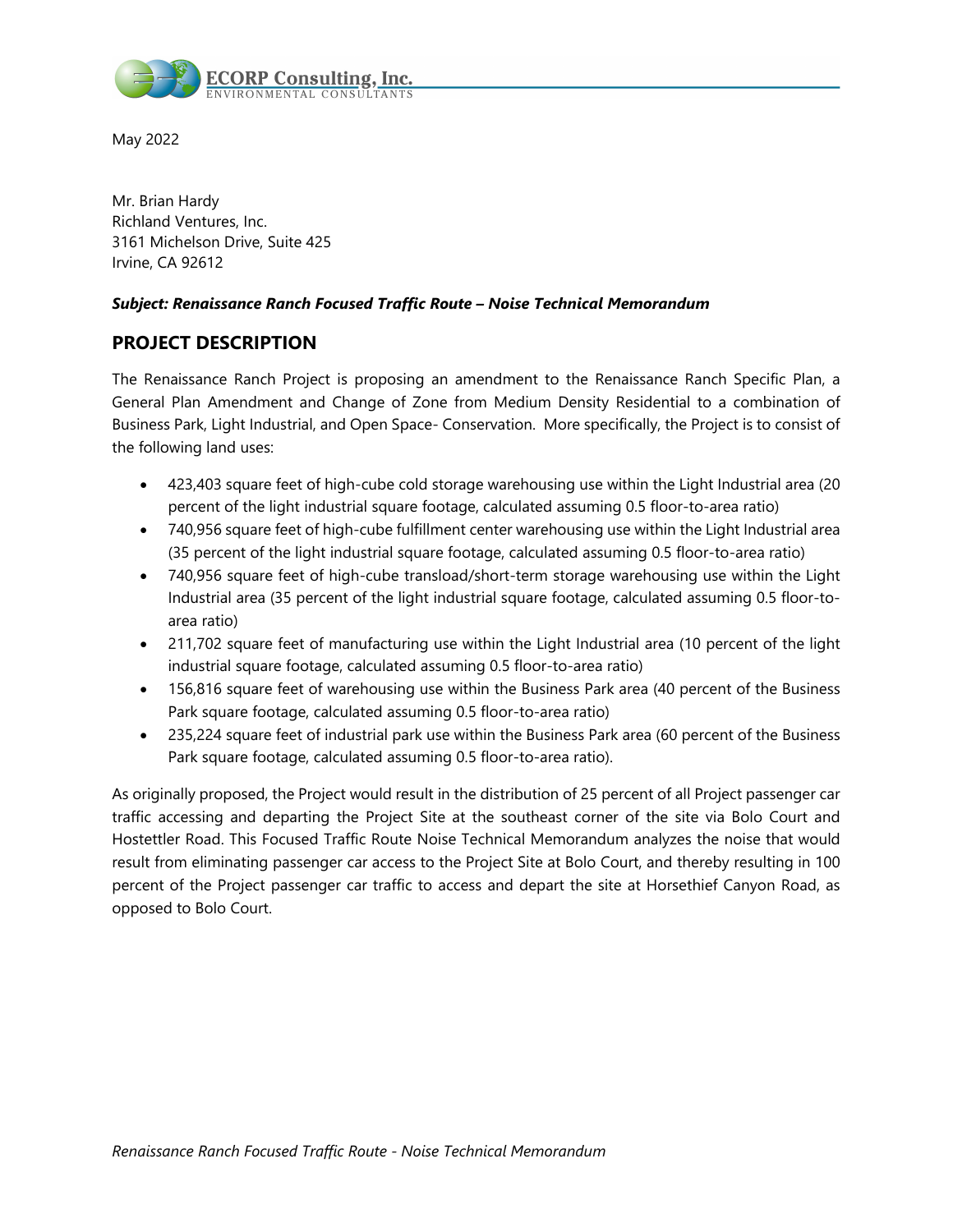# **TRAFFIC NOISE ANALYSIS**

# *Methodology*

In order to estimate the worst-case traffic noise levels that may occur at the nearest noise-sensitive receptors in the vicinity of Focused Passenger Traffic Route, traffic noise on this route was calculated using the FHWA Highway Noise Prediction Model (FHWA-RD-77-108). Only roadway segments that would be used by the Focused Passenger Traffic Route and that traverse noise sensitive receptors were analyzed in this technical noise memorandum.

# *Traffic (Mobile) Noise Impact Discussion*

Future traffic noise levels throughout the Project vicinity (i.e., vicinity roadway segments that traverse noise sensitive land uses) were modeled based on the traffic volumes identified by Urban Crossroads (2022) to determine the noise levels along Project vicinity roadways. Table 1 shows the calculated offsite roadway noise levels under existing traffic levels compared to future build-out of the Project. The calculated noise levels as a result of the Project at affected sensitive land uses are compared to the noise standards promulgated by the County of Riverside and significance thresholds recommended by FICON.

FICON's measure of substantial increase for transportation noise exposure is as follows:

- If the existing ambient noise levels at existing noise-sensitive land uses (e.g. residential, etc.) are less than 60 dBA CNEL and the Project creates a readily perceptible 5 dBA CNEL or greater Project-related noise level increase and the resulting noise level would exceed acceptable exterior noise standards; or
- If the existing noise levels range from 60 to 65 dBA CNEL and the Project creates a barely perceptible 3 dBA CNEL or greater Project-related noise level increase and the resulting noise level would exceed acceptable exterior noise standards; or
- If the existing noise levels already exceed 65 dBA CNEL, and the Project creates a community noise level increase of greater than 1.5 dBA CNEL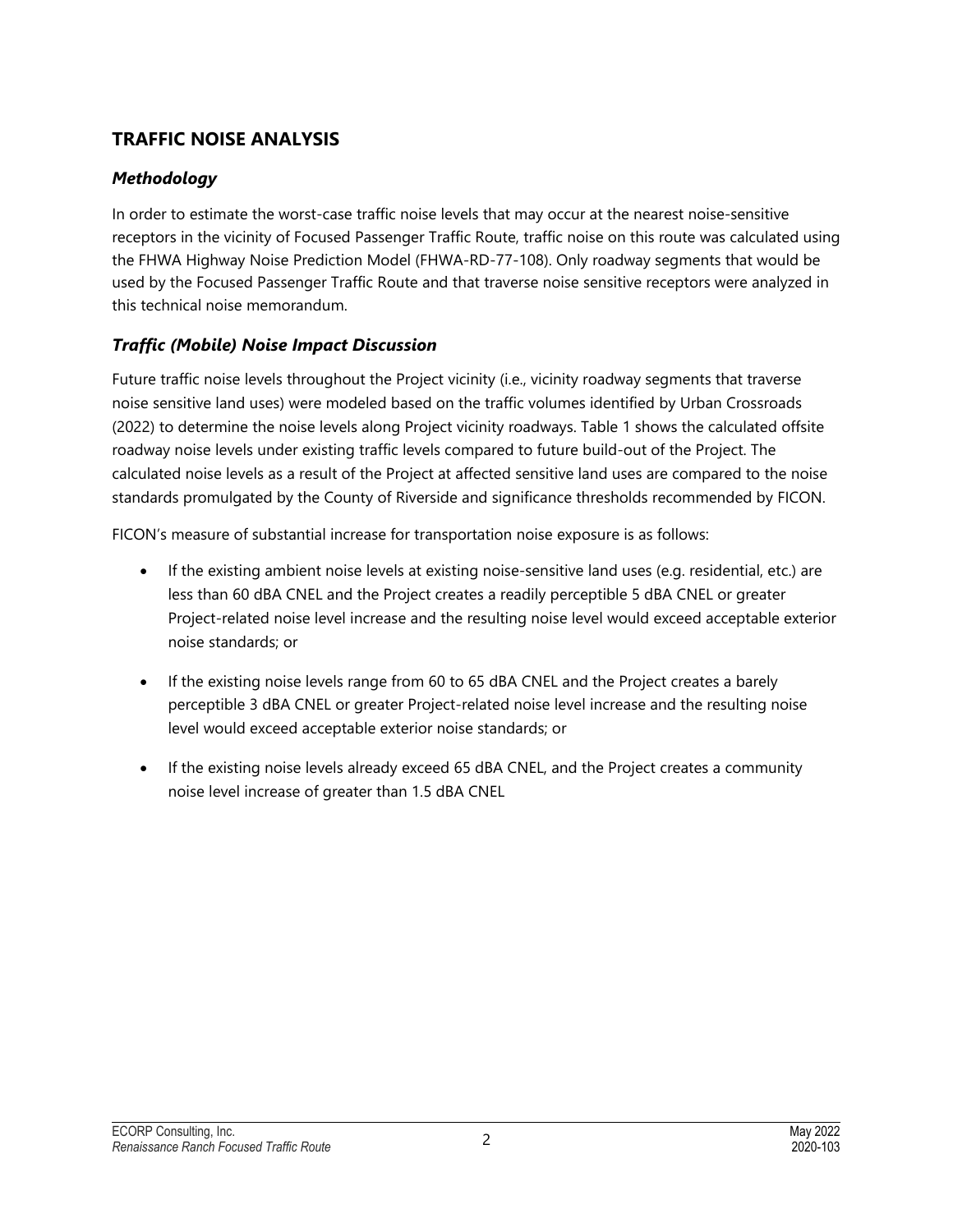| Table 1. Existing Plus Project Conditions - Predicted Traffic Noise Levels |                             |                                                              |                                            |                                  |                                                                          |  |  |  |  |  |  |
|----------------------------------------------------------------------------|-----------------------------|--------------------------------------------------------------|--------------------------------------------|----------------------------------|--------------------------------------------------------------------------|--|--|--|--|--|--|
| <b>Roadway Segment</b>                                                     |                             | <b>CNEL at 100 feet from</b><br><b>Centerline of Roadway</b> |                                            | <b>Noise</b>                     | <b>Exceed Standard</b><br><b>AND result in Noise</b>                     |  |  |  |  |  |  |
|                                                                            | <b>Surrounding Uses</b>     | <b>Existing</b><br><b>Conditions</b>                         | Existing +<br>Project<br><b>Conditions</b> | <b>Standard</b><br>(dBA<br>CNEL) | Levels Exceeding<br><b>Acceptable Exterior</b><br><b>Noise Standards</b> |  |  |  |  |  |  |
| De Palma Road                                                              |                             |                                                              |                                            |                                  |                                                                          |  |  |  |  |  |  |
| Between Horsethief Canyon<br>Road & Indian Truck Trail                     | Residential &<br>Commercial | 62.5                                                         | 64.0                                       | >3.0                             | No                                                                       |  |  |  |  |  |  |
| North of Indian Truck Trail                                                | Residential &<br>Commercial | 58.3                                                         | 62.5                                       | >5.0                             | No                                                                       |  |  |  |  |  |  |
| <b>Horsethief Canyon Road</b>                                              |                             |                                                              |                                            |                                  |                                                                          |  |  |  |  |  |  |
| South of De Palma Road                                                     | Residential                 | 58.9                                                         | 62.9                                       | >5.0                             | No                                                                       |  |  |  |  |  |  |

Source: Traffic noise levels were calculated by ECORP Consulting using the FHWA roadway noise prediction model in conjunction with the trip generation rate identified by Urban Crossroads 2022. Refer to Attachment A for traffic noise modeling assumptions and results. Notes: A total of 3 intersections were analyzed in the Focused Traffic Assessment; however, only roadway segments that impact sensitive receptors were included for the purposes of this analysis.

As shown in Table 1, no roadway segment would experience an increase of noise beyond the FICON significance standards as a result of the Project.

Table 2 shows the calculated offsite roadway noise levels under cumulative condition traffic levels without the Project compared to future build-out of the Project under cumulative conditions. The calculated noise levels as a result of the Project at affected sensitive land uses are compared to the noise standards promulgated by the County of Riverside and significance thresholds recommended by FICON.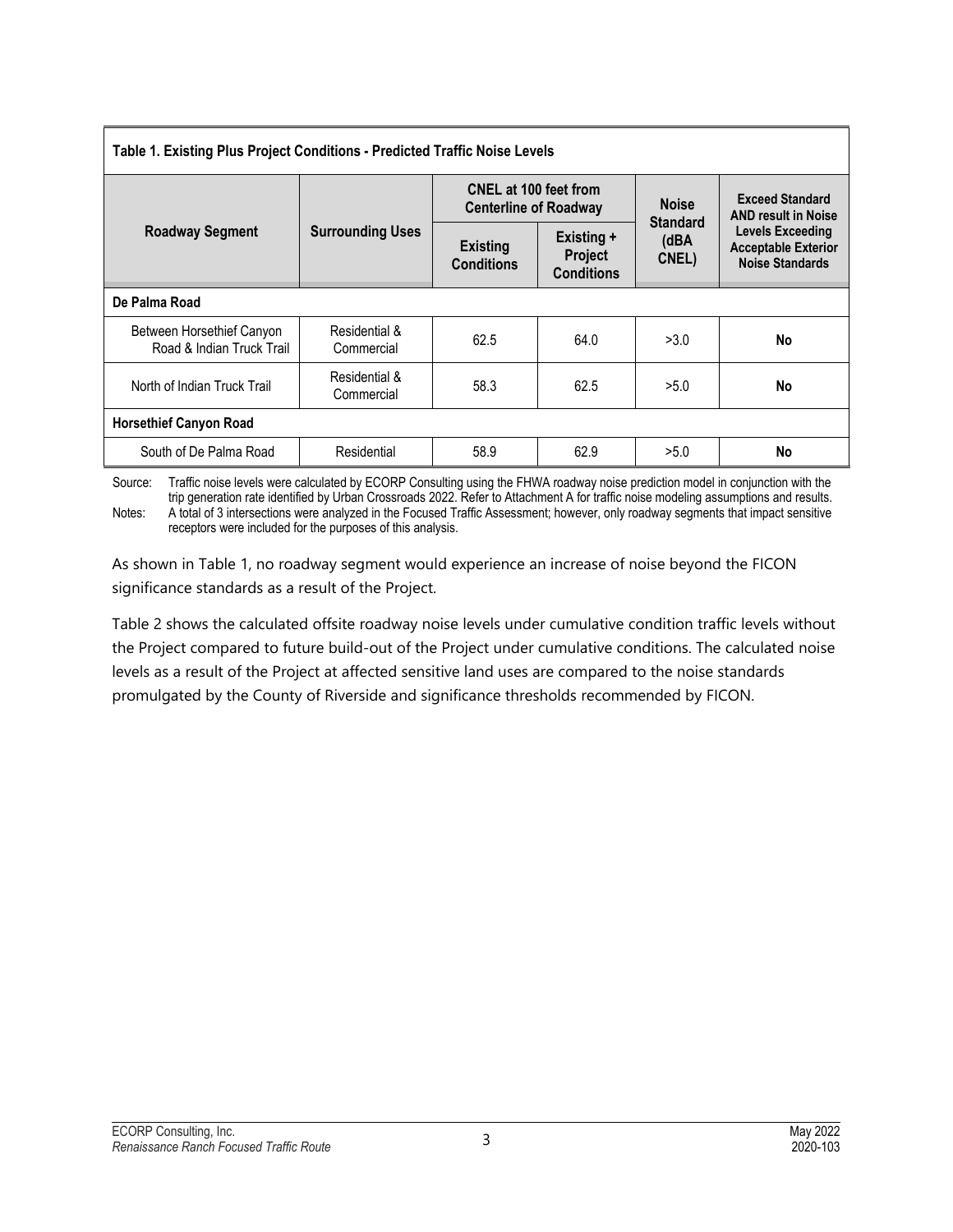| Table 2. Cumulative Traffic Noise Scenario             |                             |                                                              |                                                   |                                  |                                                                                                                                         |  |  |  |  |  |  |
|--------------------------------------------------------|-----------------------------|--------------------------------------------------------------|---------------------------------------------------|----------------------------------|-----------------------------------------------------------------------------------------------------------------------------------------|--|--|--|--|--|--|
| <b>Roadway Segment</b>                                 |                             | <b>CNEL at 100 feet from</b><br><b>Centerline of Roadway</b> |                                                   | <b>Noise</b>                     | <b>Exceed Standard</b><br><b>AND result in Noise</b><br><b>Levels Exceeding</b><br><b>Acceptable Exterior</b><br><b>Noise Standards</b> |  |  |  |  |  |  |
|                                                        | <b>Surrounding Uses</b>     | <b>Existing</b><br><b>Conditions</b>                         | Existing +<br><b>Project</b><br><b>Conditions</b> | <b>Standard</b><br>(dBA<br>CNEL) |                                                                                                                                         |  |  |  |  |  |  |
| De Palma Road                                          |                             |                                                              |                                                   |                                  |                                                                                                                                         |  |  |  |  |  |  |
| Between Horsethief Canyon<br>Road & Indian Truck Trail | Residential &<br>Commercial | 65.4                                                         | 66.8                                              | >1.5                             | No                                                                                                                                      |  |  |  |  |  |  |
| North of Indian Truck Trail                            | Residential &<br>Commercial | 63.7                                                         | 66.6                                              | >3.0                             | No                                                                                                                                      |  |  |  |  |  |  |
| <b>Horsethief Canyon Road</b>                          |                             |                                                              |                                                   |                                  |                                                                                                                                         |  |  |  |  |  |  |
| South of De Palma Road                                 | Residential                 | 64.2                                                         | 64.5                                              | >3.0                             | No                                                                                                                                      |  |  |  |  |  |  |

Source: Traffic noise levels were calculated by ECORP Consulting using the FHWA roadway noise prediction model in conjunction with the trip generation rate identified by Urban Crossroads 2022. Refer to Attachment A for traffic noise modeling assumptions and results. Notes: A total of 3 intersections were analyzed in the Focused Traffic Assessment; however, only roadway segments that impact sensitive receptors were included for the purposes of this analysis.

As shown in Table 2, no roadway segment would generate an increase of noise beyond the FICON significance standards under cumulative conditions. Therefore, no mobile-source cumulative impacts would occur.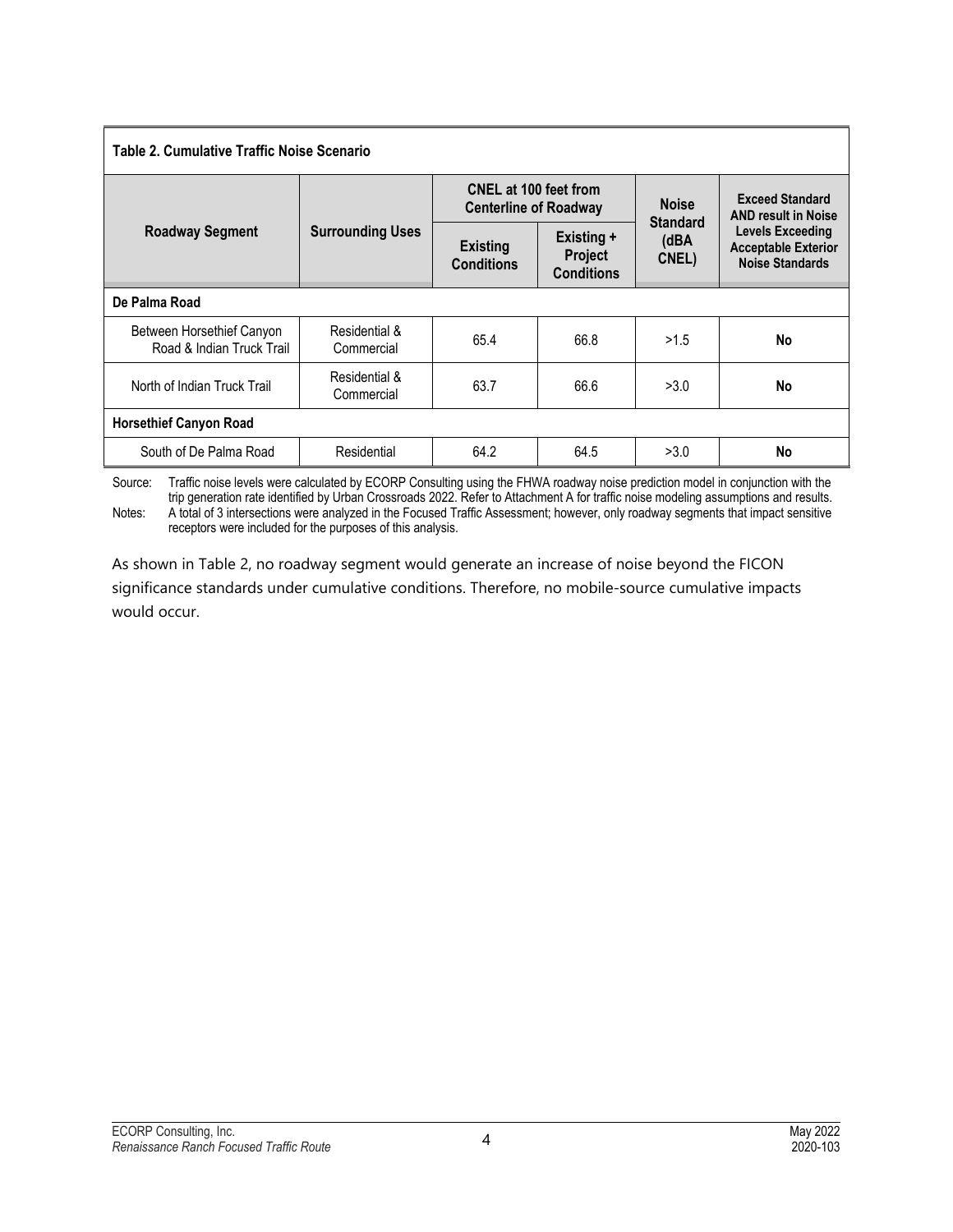# **REFERENCES**

Urban Crossroads. 2022. Renaissance Ranch Focused Traffic Assessment.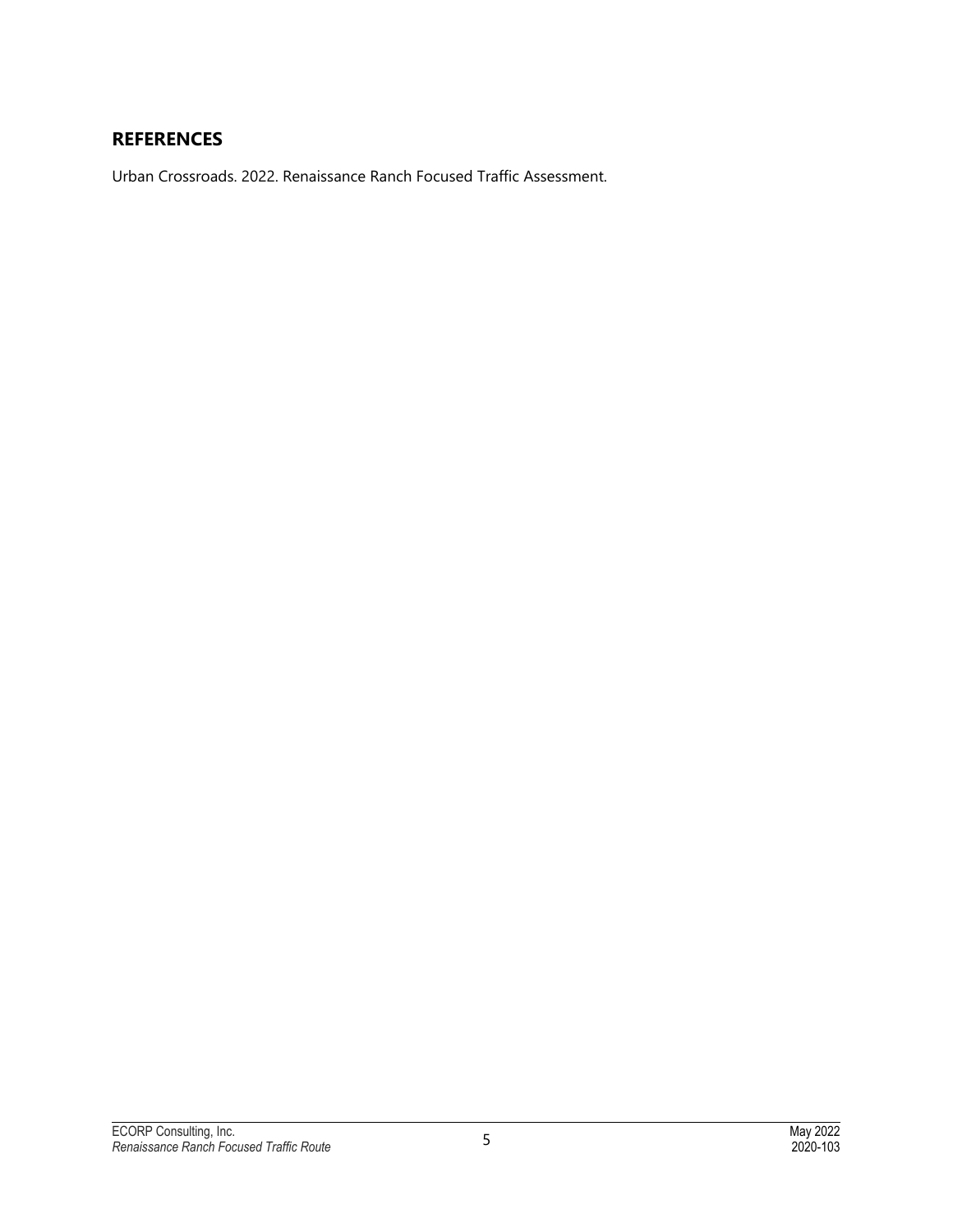# **ATTACHMENT A**

Highway Noise Prediction Model (FHWA-RD-77-108) Outputs – Alternative Truck Route Traffic Noise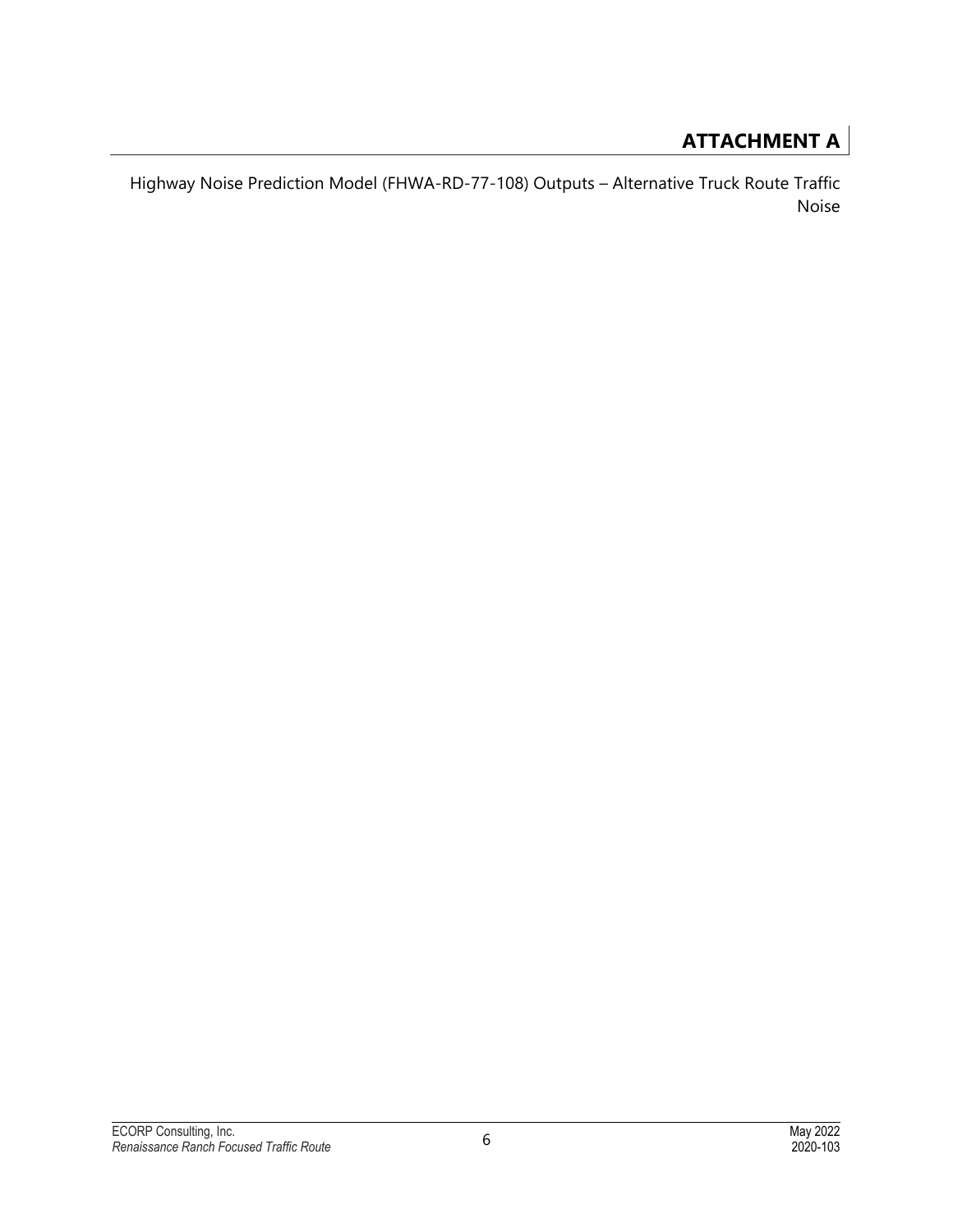#### **Project Number:** 2020-103 **Project Name:** Renaissance Ranch

## **Background Information**

| Model Description:<br>Analysis Scenario(s):               | FHWA Highway Noise Prediction Model (FHWA-RD-77-108) with California Vehicle Noise (CALVENO) Emission Levels.<br><b>Existing</b> |            |               |              |
|-----------------------------------------------------------|----------------------------------------------------------------------------------------------------------------------------------|------------|---------------|--------------|
| Source of Traffic Volumes:<br>Community Noise Descriptor: | Urban Crossroads                                                                                                                 | $L_{dn}$ : | CNEL:         | $\mathsf{x}$ |
| Assumed 24-Hour Traffic Distribution:                     |                                                                                                                                  | Day        | Evenina       | Night        |
| Total ADT Volumes                                         |                                                                                                                                  |            | 77.70% 12.70% | 9.60%        |
| Medium-Duty Trucks                                        |                                                                                                                                  | 87.43%     | 5.05%         | 7.52%        |
| Heavy-Duty Trucks                                         |                                                                                                                                  | 89.10%     | 2.84%         | 8.06%        |

|                                                                  |                          |       |        | Peak   |        | Desian<br>Speed | Dist. from |        | <b>Barrier</b> | Vehicle Mix |               | Peak Hou 24-Hour |             |
|------------------------------------------------------------------|--------------------------|-------|--------|--------|--------|-----------------|------------|--------|----------------|-------------|---------------|------------------|-------------|
| <b>Analysis Condition</b>                                        |                          |       | Median | Hour   | ADT    |                 |            | Alpha  | Attn.          | Medium      | Heavy         | dB(A)            | dB(A)       |
| Roadway Segment                                                  | Land Use                 | Lanes | Width  | Volume | Volume | (mph)           | Center     | Factor | dB(A)          | Trucks      | <b>Trucks</b> | $-$ eq           | <b>CNEL</b> |
|                                                                  |                          |       |        |        |        |                 |            |        |                |             |               |                  |             |
| De Palma Road                                                    |                          |       |        |        |        |                 |            |        |                |             |               |                  |             |
| North of Indian Truck Trail                                      | Residential & Commercial |       |        | 271    | 2.436  | 45              | 100        | 0      | 0              | 1.8%        | 0.7%          | 59.6             | 58.3        |
| Bet Indian Truck Trl & Hrsethief Canyon Residential & Commercial |                          | 2     |        | 702    | 6,318  | 45              | 100        | 0      | 0              | 1.8%        | 0.7%          | 63.7             | 62.5        |
| <b>Horsethief Canyon Road</b>                                    |                          |       |        |        |        |                 |            |        |                |             |               |                  |             |
| South of De Palma Road                                           | Residential              |       |        | 575    | 5.175  | 35              | 100        | 0      | $\mathbf{0}$   | l.8%        | 0.7%          | 60.1             | 58.9        |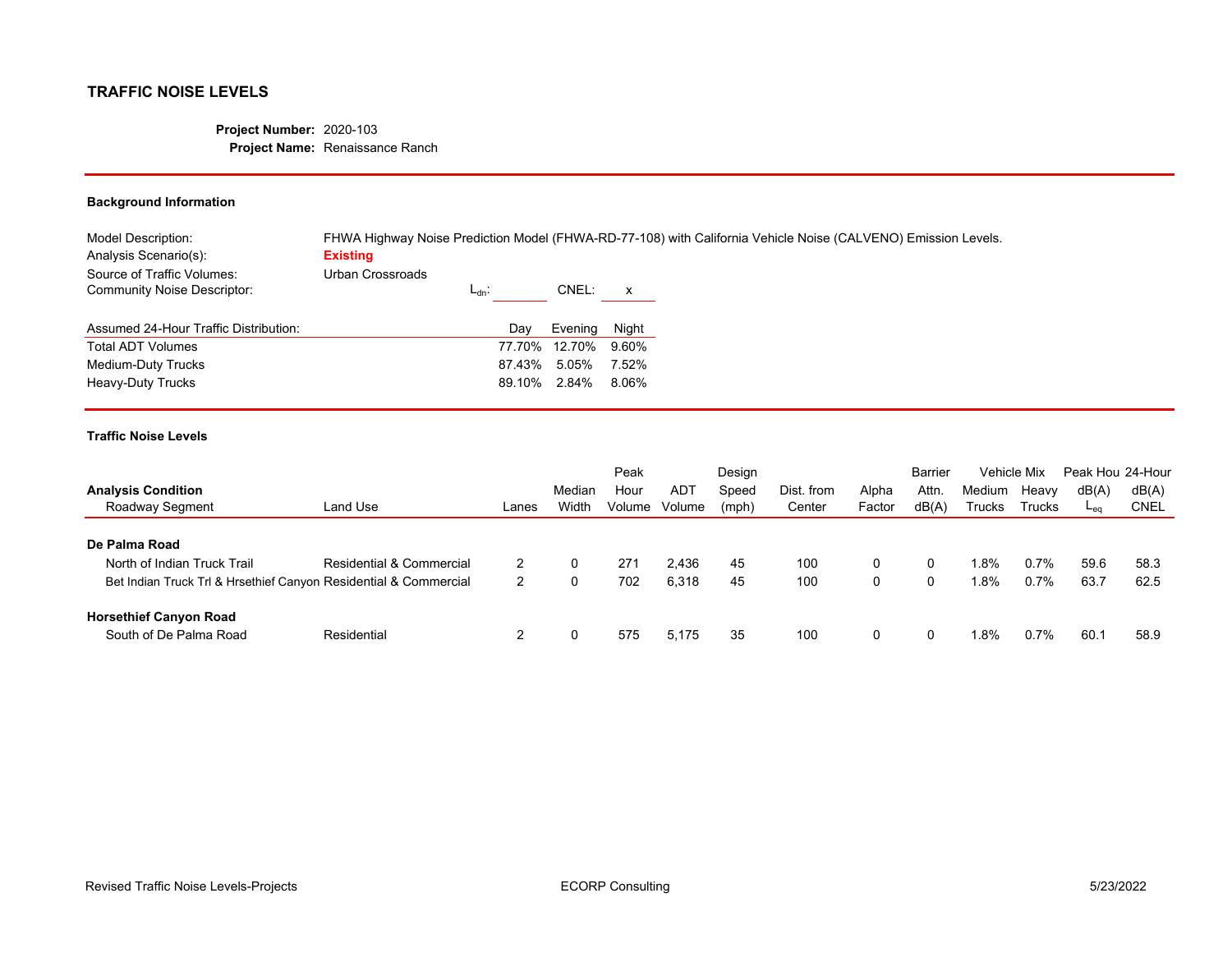#### **Project Number:** 2020-103 **Project Name:** Renaissance Ranch

## **Background Information**

| Model Description:<br>Analysis Scenario(s):               | <b>Existing + Project</b>      |        |               |       | FHWA Highway Noise Prediction Model (FHWA-RD-77-108) with California Vehicle Noise (CALVENO) Emission Levels. |
|-----------------------------------------------------------|--------------------------------|--------|---------------|-------|---------------------------------------------------------------------------------------------------------------|
| Source of Traffic Volumes:<br>Community Noise Descriptor: | Urban Crossroads<br>$L_{dn}$ : |        | CNEL:         | X     |                                                                                                               |
| Assumed 24-Hour Traffic Distribution:                     |                                | Day    | Evening       | Night |                                                                                                               |
| <b>Total ADT Volumes</b>                                  |                                |        | 77.70% 12.70% | 9.60% |                                                                                                               |
| Medium-Duty Trucks                                        |                                | 87.43% | 5.05%         | 7.52% |                                                                                                               |
| Heavy-Duty Trucks                                         |                                | 89.10% | 2.84%         | 8.06% |                                                                                                               |

|                                                                  |                          |       |        | Peak           |        | Design |            |        | <b>Barrier</b> | Vehicle Mix |        | Peak Hou 24-Hour |       |
|------------------------------------------------------------------|--------------------------|-------|--------|----------------|--------|--------|------------|--------|----------------|-------------|--------|------------------|-------|
| <b>Analysis Condition</b>                                        |                          |       | Median | Hour           | AD1    | Speed  | Dist. from | Alpha  | Attn.          | Medium      | Heavy  | dB(A)            | dB(A) |
| Roadway Segment                                                  | Land Use                 | Lanes | Width  | Volume         | Volume | (mph)  | Center     | Factor | dB(A)          | Trucks      | Trucks | ہمكا             | CNEL  |
|                                                                  |                          |       |        |                |        |        |            |        |                |             |        |                  |       |
| De Palma Road                                                    |                          |       |        |                |        |        |            |        |                |             |        |                  |       |
| North of Indian Truck Trail                                      | Residential & Commercial |       |        | 709            | 6,381  | 45     | 100        | 0      | $\mathbf{0}$   | 1.8%        | 0.7%   | 63.7             | 62.5  |
| Bet Indian Truck Trl & Hrsethief Canyon Residential & Commercial |                          | ົ     |        | 999            | 8,991  | 45     | 100        | 0      | 0              | 1.8%        | 0.7%   | 65.2             | 64.0  |
| <b>Horsethief Canyon Road</b>                                    |                          |       |        |                |        |        |            |        |                |             |        |                  |       |
| South of De Palma Road                                           | Residential              |       |        | $.37^{\prime}$ | 12.339 | 35     | 100        | 0      | 0              | 1.9%        | .0%    | 64.              | 62.9  |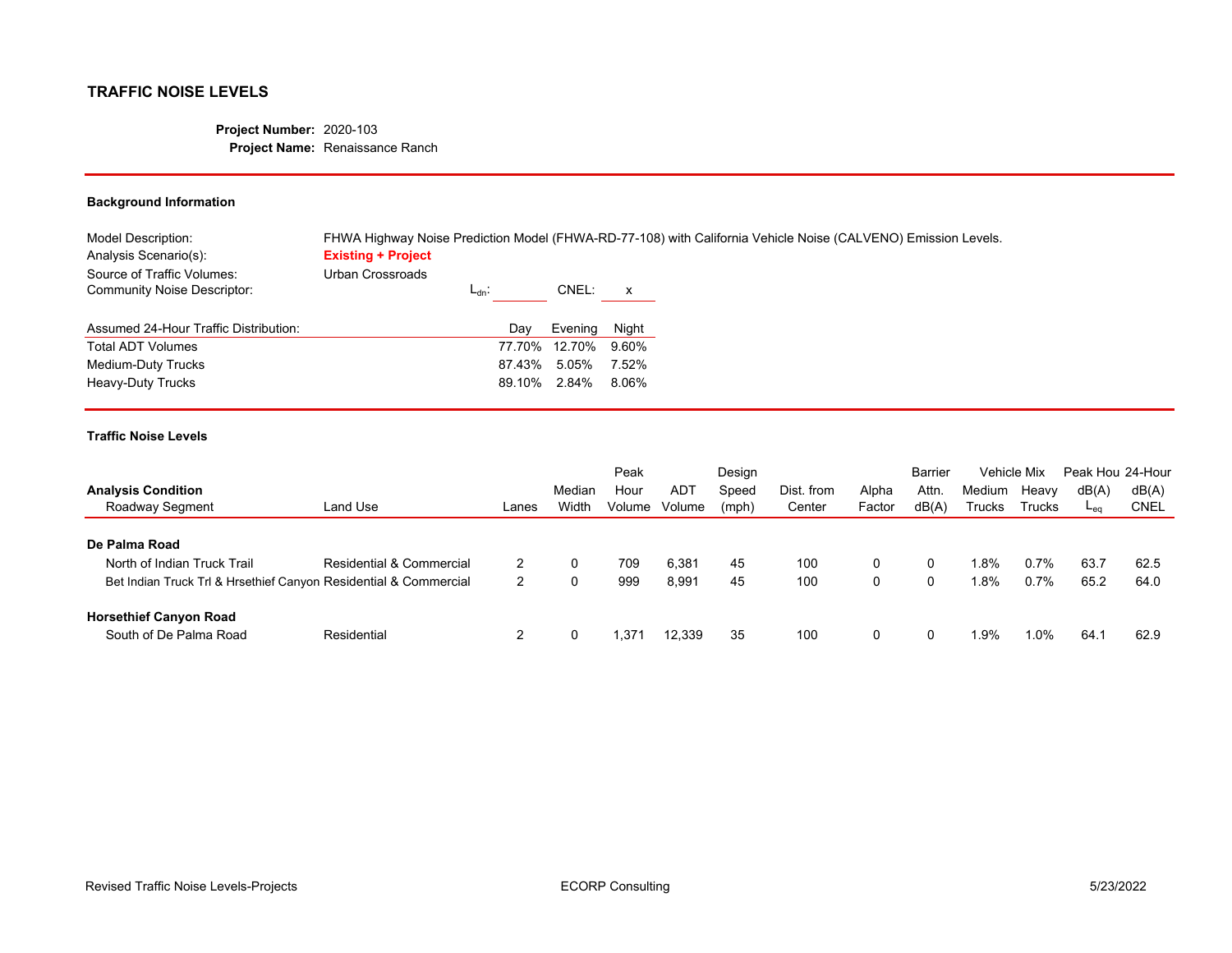#### **Project Number:** 2020-103 **Project Name:** Renaissance Ranch

### **Background Information**

| FHWA Highway Noise Prediction Model (FHWA-RD-77-108) with California Vehicle Noise (CALVENO) Emission Levels. |
|---------------------------------------------------------------------------------------------------------------|
|                                                                                                               |
|                                                                                                               |
|                                                                                                               |
|                                                                                                               |
|                                                                                                               |
|                                                                                                               |

|                                                                  |                          |       |        | Peak   |        | Design |            |        | <b>Barrier</b> | Vehicle Mix |               | Peak Hou 24-Hour |       |
|------------------------------------------------------------------|--------------------------|-------|--------|--------|--------|--------|------------|--------|----------------|-------------|---------------|------------------|-------|
| <b>Analysis Condition</b>                                        |                          |       | Median | Hour   | ADT    | Speed  | Dist. from | Alpha  | Attn.          | Medium      | Heavy         | dB(A)            | dB(A) |
| Roadway Segment                                                  | Land Use                 | Lanes | Width  | Volume | Volume | (mph)  | Center     | Factor | dB(A)          | Trucks      | <b>Trucks</b> | $-$ eq           | CNEL  |
|                                                                  |                          |       |        |        |        |        |            |        |                |             |               |                  |       |
| De Palma Road                                                    |                          |       |        |        |        |        |            |        |                |             |               |                  |       |
| North of Indian Truck Trail                                      | Residential & Commercial |       |        | 924    | 8,316  | 45     | 100        | 0      | $\mathbf{0}$   | l.8%        | 0.7%          | 64.9             | 63.7  |
| Bet Indian Truck Trl & Hrsethief Canyon Residential & Commercial |                          | 2     |        | .388   | 12.492 | 45     | 100        | 0      | 0              | 1.8%        | 0.7%          | 66.7             | 65.4  |
| <b>Horsethief Canyon Road</b>                                    |                          |       |        |        |        |        |            |        |                |             |               |                  |       |
| South of De Palma Road                                           | Residential              |       |        | .856   | 16.704 | 35     | 100        | 0      | 0              | 1.9%        | .0%           | 65.4             | 64.2  |